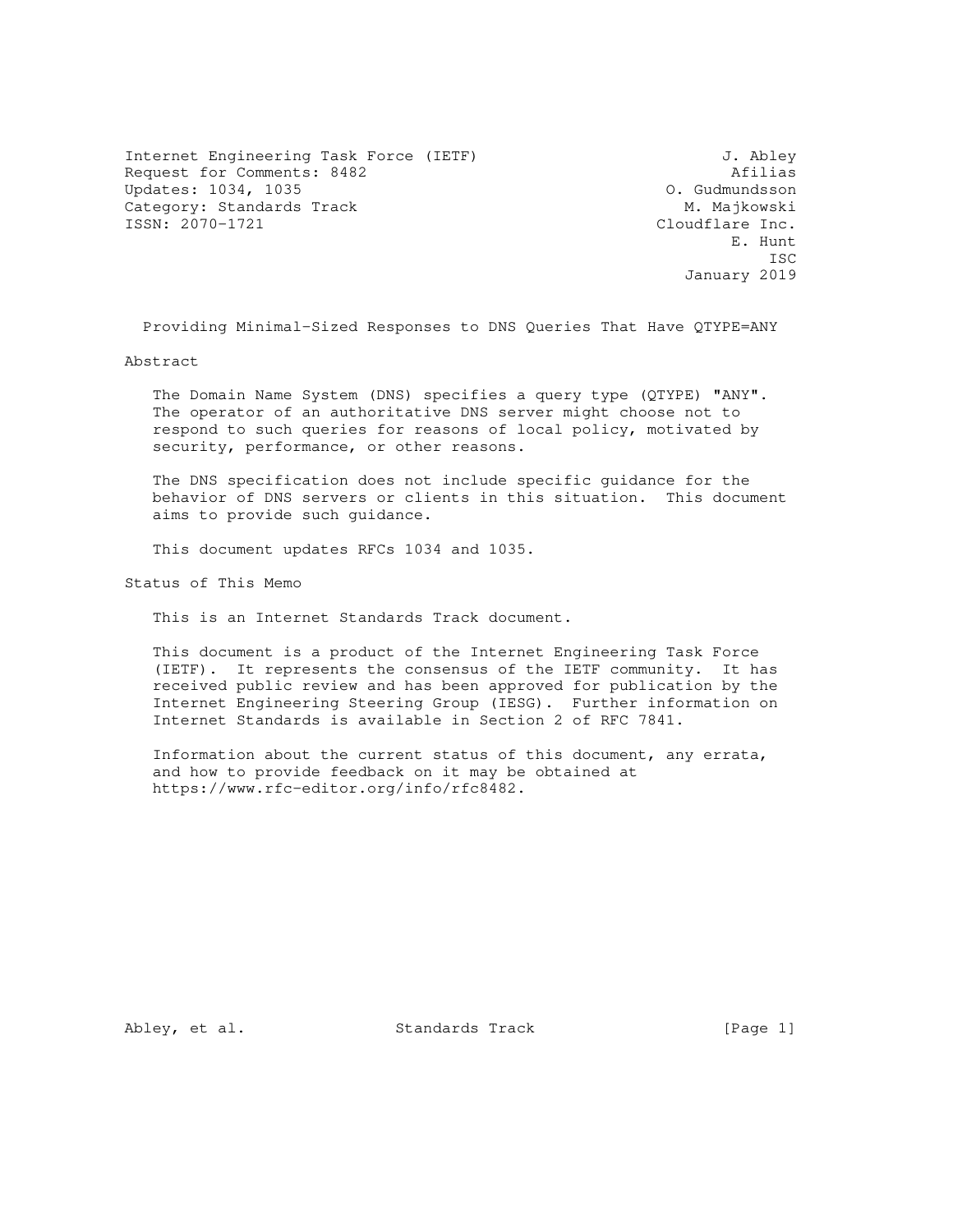# Copyright Notice

 Copyright (c) 2019 IETF Trust and the persons identified as the document authors. All rights reserved.

 This document is subject to BCP 78 and the IETF Trust's Legal Provisions Relating to IETF Documents

 (https://trustee.ietf.org/license-info) in effect on the date of publication of this document. Please review these documents carefully, as they describe your rights and restrictions with respect to this document. Code Components extracted from this document must include Simplified BSD License text as described in Section 4.e of the Trust Legal Provisions and are provided without warranty as described in the Simplified BSD License.

Table of Contents

| 2. Motivations for Use of ANY Queries 3         |
|-------------------------------------------------|
| 3.                                              |
|                                                 |
| 4.1. Answer with a Subset of Available RRsets 5 |
| 4.2. Answer with a Synthesized HINFO RRset 5    |
|                                                 |
|                                                 |
| 5.                                              |
| 6.                                              |
|                                                 |
| 8.                                              |
| 9.                                              |
| 10.                                             |
|                                                 |
|                                                 |
|                                                 |
|                                                 |
|                                                 |
|                                                 |

Abley, et al. Standards Track [Page 2]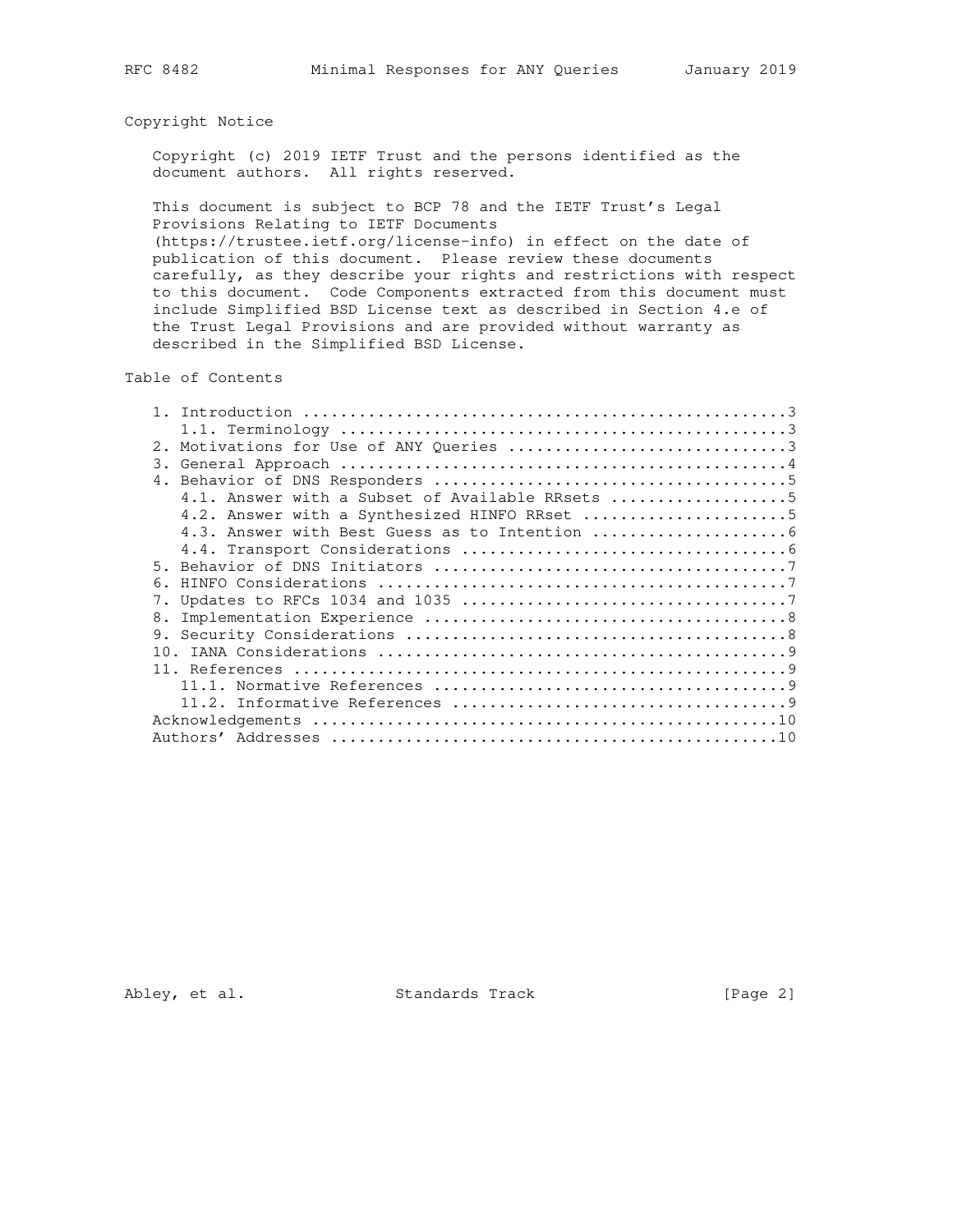## 1. Introduction

 The Domain Name System (DNS) specifies a query type (QTYPE) "ANY". The operator of an authoritative DNS server might choose not to respond to such queries for reasons of local policy, motivated by security, performance, or other reasons.

 The DNS specification [RFC1034] [RFC1035] does not include specific guidance for the behavior of DNS servers or clients in this situation. This document aims to provide such guidance.

## 1.1. Terminology

 This document uses terminology specific to the Domain Name System (DNS), descriptions of which can be found in [RFC8499].

 [RFC1035] defined type 255 to be "\*". However, DNS implementations commonly use the keyword "ANY" to refer to that type code; this document follows that common usage.

 In this document, "ANY query" refers to a DNS meta-query with QTYPE=ANY. An "ANY response" is a response to such a query.

 In this document, "conventional ANY response" means an ANY response that is constructed in accordance with the algorithm documented in Section 4.3.2 of [RFC1034] and specifically without implementing any of the mechanisms described in this document.

 In an exchange of DNS messages between two hosts, this document refers to the host sending a DNS request as the "initiator" and the host sending a DNS response as the "responder".

 The key words "MUST", "MUST NOT", "REQUIRED", "SHALL", "SHALL NOT", "SHOULD", "SHOULD NOT", "RECOMMENDED", "NOT RECOMMENDED", "MAY", and "OPTIONAL" in this document are to be interpreted as described in BCP 14 [RFC2119] [RFC8174] when, and only when, they appear in all capitals, as shown here.

2. Motivations for Use of ANY Queries

 ANY queries are legitimately used for debugging and checking the state of a DNS server for a particular name.

 ANY queries are sometimes used as an attempt to reduce the number of queries needed to get information, e.g., to obtain MX, A, and AAAA resource record sets (RRsets) for a mail domain in a single query. However, there is no documented guidance available for this use case, and some implementations have been observed not to function as their

Abley, et al. Standards Track [Page 3]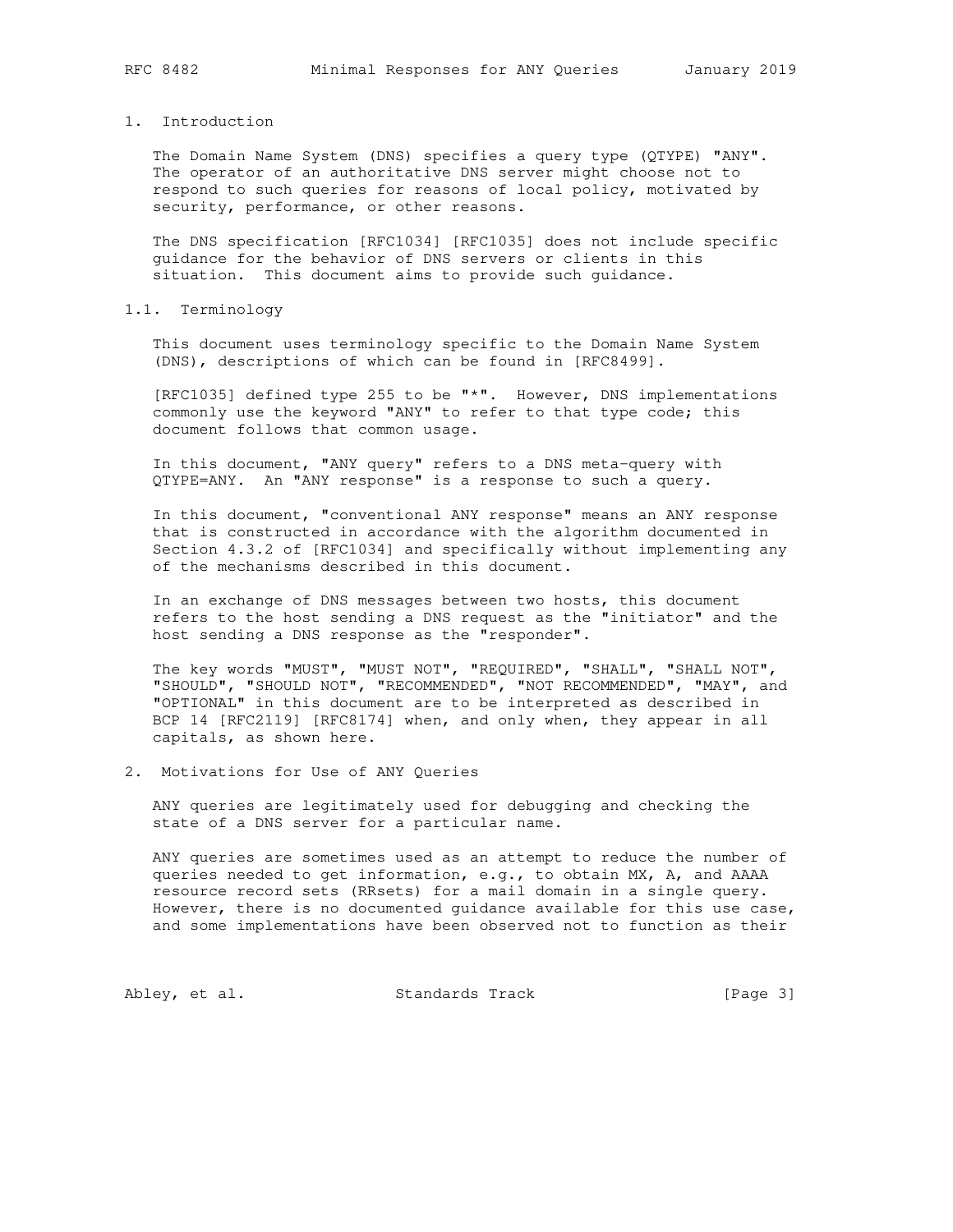developers expected. If implementers assume that an ANY query will ultimately be received by an authoritative server and will fetch all existing RRsets, they should include a fallback mechanism to use when that does not happen.

 ANY queries are frequently used to exploit the amplification potential of DNS servers and resolvers using spoofed source addresses and UDP transport (see [RFC5358]). Having the ability to return small responses to such queries makes DNS servers less attractive amplifiers.

 ANY queries are sometimes used to help mine authoritative-only DNS servers for zone data, since they are expected to return all RRsets for a particular query name. If DNS operators prefer to reduce the potential for information leaks, they might choose not to send large ANY responses.

 Some authoritative-only DNS server implementations require additional processing in order to send a conventional ANY response; avoiding that processing expense might be desirable.

3. General Approach

 This proposal provides a mechanism for an authoritative DNS server to signal that conventional ANY queries are not supported for a particular QNAME. It does so in a way that is both compatible with and triggers desirable behavior by unmodified clients (e.g., DNS resolvers).

 Alternative proposals for dealing with ANY queries have been discussed. One approach proposes using a new RCODE to signal that an authoritative server did not answer ANY queries in the standard way. This approach was found to have an undesirable effect on both resolvers and authoritative-only servers; resolvers receiving an unknown RCODE would resend the same query to all available authoritative servers rather than suppress future ANY queries for the same QNAME.

 The proposal described in this document avoids that outcome by returning a non-empty RRset in the ANY response, which provides resolvers with something to cache and effectively suppresses repeat queries to the same or different authoritative DNS servers.

Abley, et al. Standards Track [Page 4]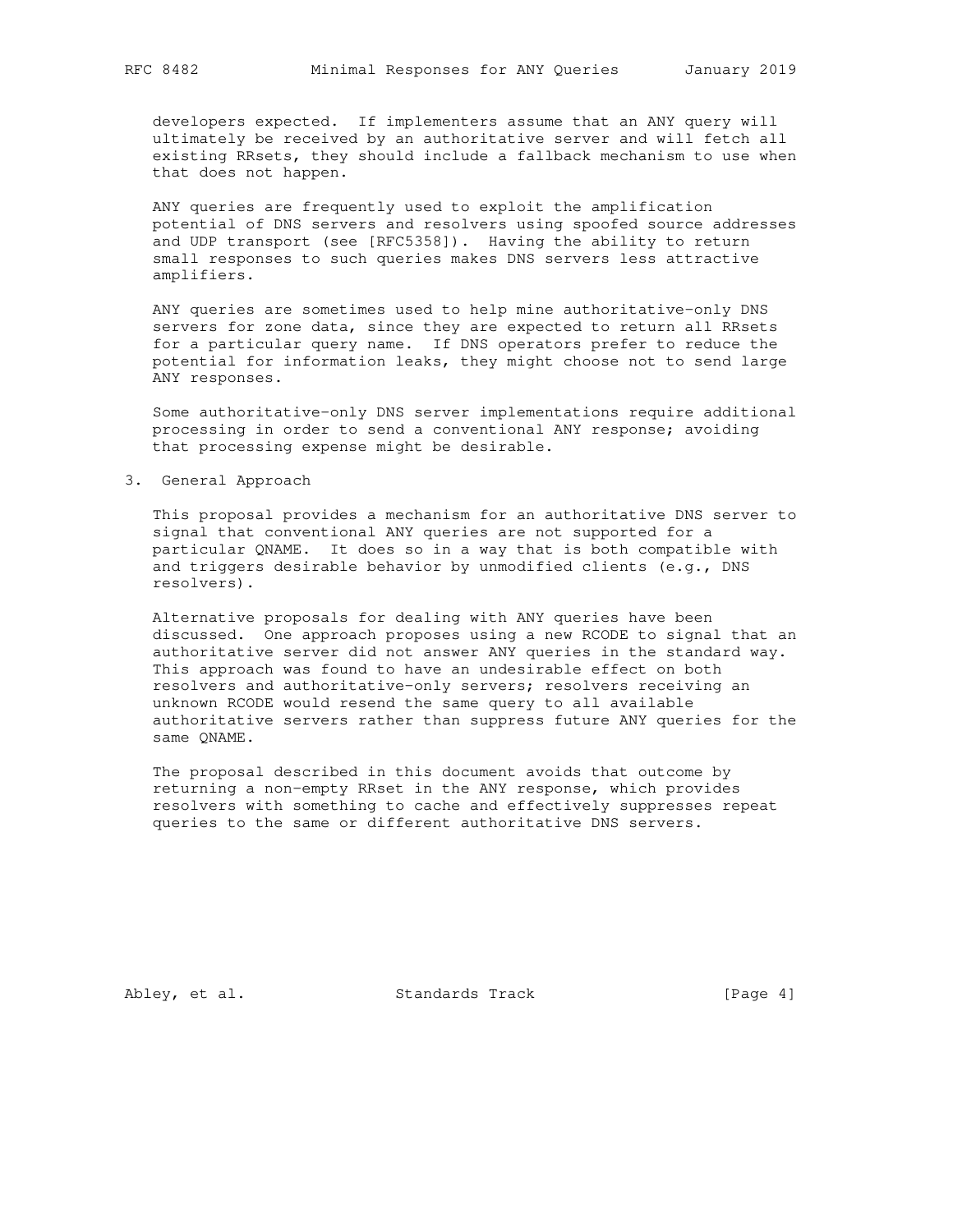## 4. Behavior of DNS Responders

 Below are the three different modes of behavior by DNS responders when processing queries with QNAMEs that exist, QCLASS=IN, and QTYPE=ANY. Operators and implementers are free to choose whichever mechanism best suits their environment.

- 1. A DNS responder can choose to select one or a larger subset of the available RRsets at the QNAME.
- 2. A DNS responder can return a synthesized HINFO resource record. See Section 6 for discussion of the use of HINFO.
- 3. A resolver can try to give out the most likely records the requester wants. This is not always possible, and the result might well be a large response.

 Except as described below in this section, the DNS responder MUST follow the standard algorithms when constructing a response.

4.1. Answer with a Subset of Available RRsets

 A DNS responder that receives an ANY query MAY decline to provide a conventional ANY response or MAY instead send a response with a single RRset (or a larger subset of available RRsets) in the answer section.

 The RRsets returned in the answer section of the response MAY consist of a single RRset owned by the name specified in the QNAME. Where multiple RRsets exist, the responder SHOULD choose a small subset of those available to reduce the amplification potential of the response.

 If the zone is signed, appropriate RRSIG records MUST be included in the answer.

 Note that this mechanism does not provide any signaling to indicate to a client that an incomplete subset of the available RRsets has been returned.

4.2. Answer with a Synthesized HINFO RRset

 If there is no CNAME present at the owner name matching the QNAME, the resource record returned in the response MAY instead be synthesized. In this case, a single HINFO resource record SHOULD be returned. The CPU field of the HINFO RDATA SHOULD be set to "RFC8482". The OS field of the HINFO RDATA SHOULD be set to the null string to minimize the size of the response.

Abley, et al. Standards Track [Page 5]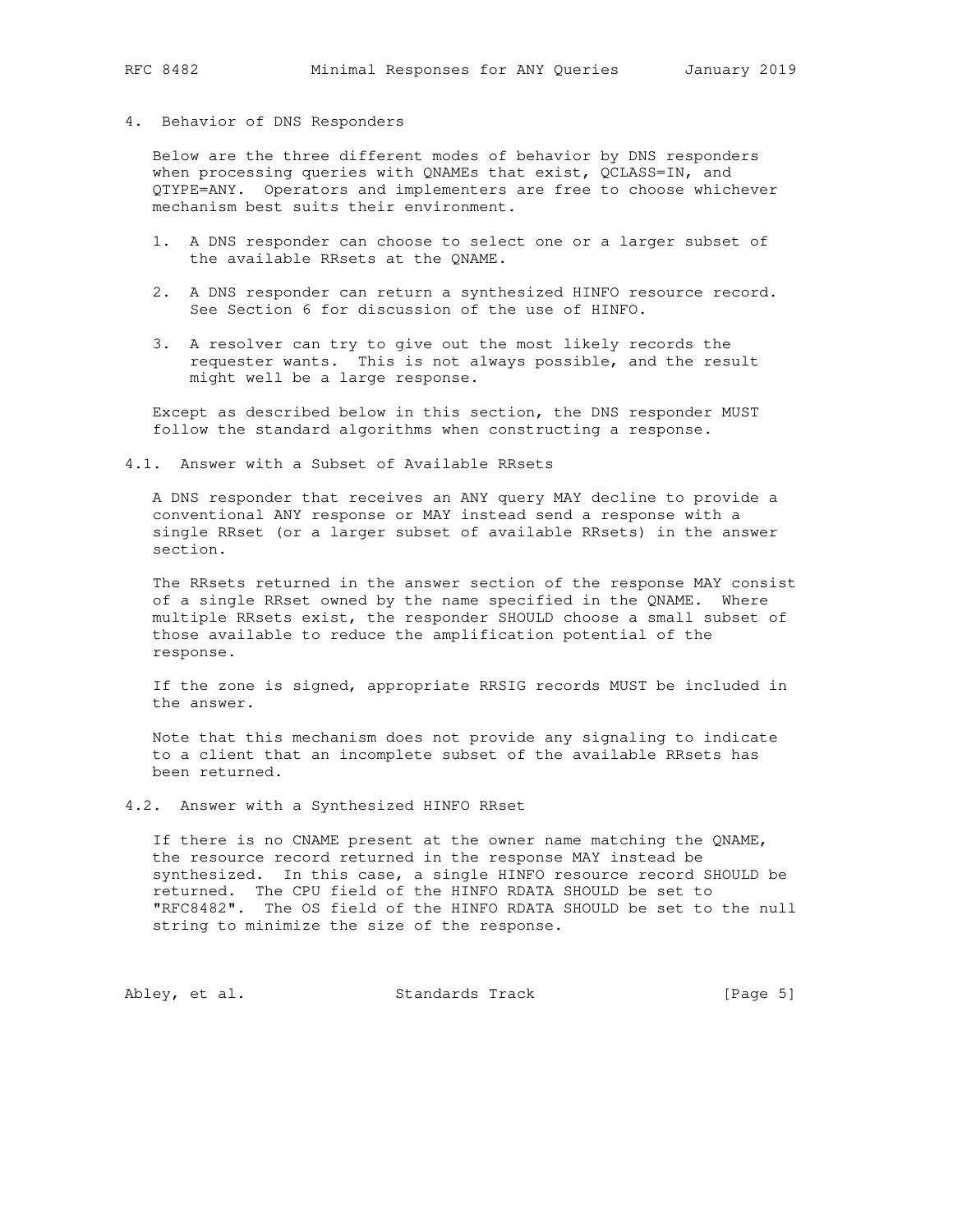The TTL encoded for the synthesized HINFO resource record SHOULD be chosen by the operator of the DNS responder to be large enough to suppress frequent subsequent ANY queries from the same initiator with the same QNAME, understanding that a TTL that is too long might make policy changes relating to ANY queries difficult to change in the future. The specific value used SHOULD be configurable by the operator of the nameserver according to local policy, based on the familiar considerations involved in choosing a TTL value for any resource record in any zone.

 If the DNS query includes DO=1 and the QNAME corresponds to a zone that is known by the responder to be signed, a valid RRSIG for the RRsets in the answer (or authority if answer is empty) section MUST be returned. In the case of DO=0, the RRSIG SHOULD be omitted.

 A system that receives an HINFO response SHOULD NOT infer that the response was generated according to this specification and apply any special processing of the response because, in general, it is not possible to tell with certainty whether the HINFO RRset received was synthesized. In particular, systems SHOULD NOT rely upon the HINFO RDATA described in this section to distinguish between synthesized and non-synthesized HINFO RRsets.

4.3. Answer with Best Guess as to Intention

 In some cases, it is possible to guess what the initiator wants in the answer (but not always). Some implementations have implemented the spirit of this document by returning all RRsets of RRTYPE CNAME, MX, A, and AAAA that are present at the owner name while suppressing others. This heuristic seems to work well in practice; it satisfies the needs of some applications whilst suppressing other RRsets such as TXT and DNSKEY that can often contribute to large responses. Whilst some applications may be satisfied by this behavior, the resulting responses in the general case are larger than in the approaches described in Sections 4.1 and 4.2.

 As before, if the zone is signed and the DO bit is set on the corresponding query, an RRSIG RRset MUST be included in the response.

### 4.4. Transport Considerations

 A DNS responder MAY behave differently when processing ANY queries received over different transports, e.g., by providing a conventional ANY response over TCP whilst using one of the other mechanisms specified in this document in the case where a query was received using UDP.

Abley, et al. Standards Track [Page 6]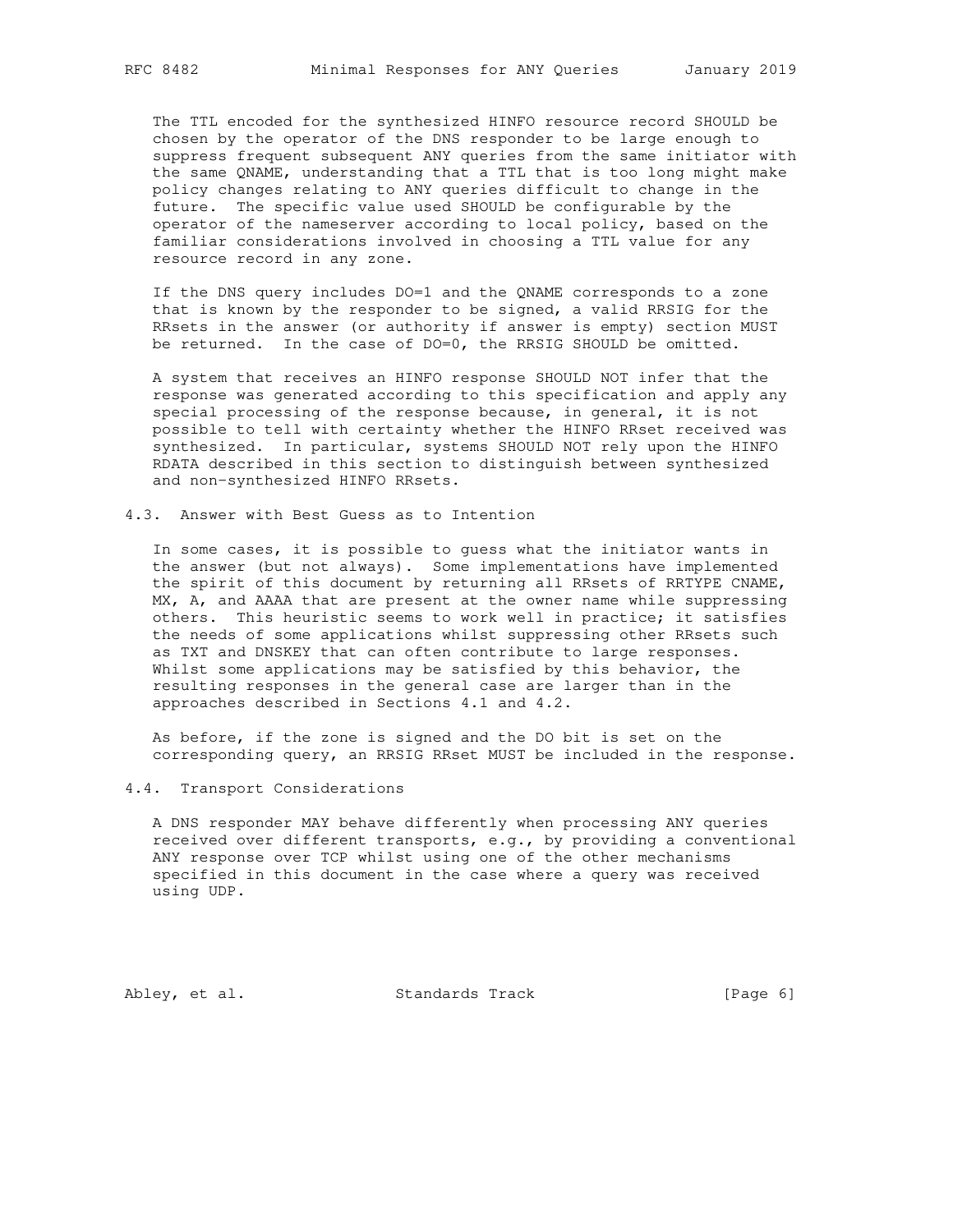Implementers MAY provide configuration options to allow operators to specify different behavior over different transports.

5. Behavior of DNS Initiators

 A DNS initiator that sends a query with QTYPE=ANY and receives a response containing an HINFO resource record or a single RRset, as described in Section 4, MAY cache the response in the normal way. Such cached resource records SHOULD be retained in the cache following normal caching semantics, as with any other response received from a DNS responder.

 A DNS initiator MAY suppress queries with QTYPE=ANY in the event that the local cache contains a matching HINFO resource record with the CPU field of the HINFO RDATA, as described in Section 4. A DNS initiator MAY instead respond to such queries with the contents of the local cache in the usual way.

6. HINFO Considerations

 It is possible that the synthesized HINFO RRset in an ANY response, once cached by the initiator, might suppress subsequent queries from the same initiator with QTYPE=HINFO. Thus, the use of HINFO in this proposal would effectively mask the HINFO RRset present in the zone.

 Operators of authoritative servers who serve zones that rely upon conventional use of the HINFO RRTYPE SHOULD sensibly choose the "single RRset" method described in this document or select another type.

 The HINFO RRTYPE is believed to be rarely used in the DNS at the time of writing, based on observations made in passive DNS and at recursive and authoritative DNS servers.

7. Updates to RFCs 1034 and 1035

 This document extends the specification for processing ANY queries described in Section 4.3.2 of [RFC1034].

 It is important to note that returning a subset of available RRsets when processing an ANY query is legitimate and consistent with [RFC1035]; it can be argued that ANY does not always mean ALL, as used in Section 3.2.3 of [RFC1035]. The main difference here is that the TC bit SHOULD NOT be set in the response, thus indicating that this is not a complete answer.

Abley, et al. Standards Track [Page 7]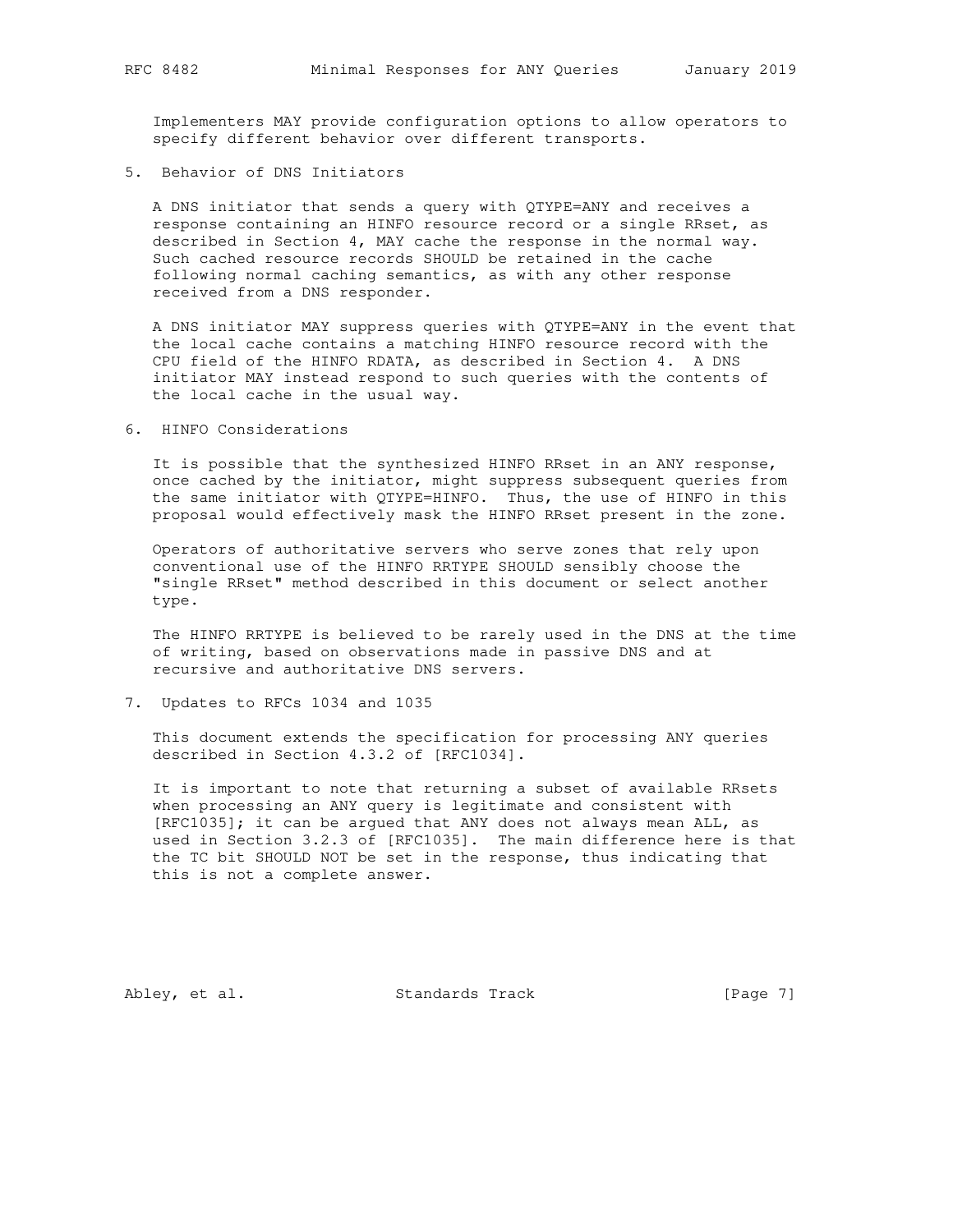This document describes optional behavior for both DNS initiators and responders; implementation of the guidance provided by this document is OPTIONAL.

 RRSIG queries (i.e., queries with QTYPE=RRSIG) are similar to ANY queries in the sense that they have the potential to generate large responses as well as extra work for the responders that process them, e.g., in the case where signatures are generated on the fly. RRSIG RRsets are not usually obtained using such explicit queries but are rather included in the responses for other RRsets that the RRSIGs cover. This document does not specify appropriate behavior for RRSIG queries; however, future such advice might well benefit from consistency with and experience with the approaches for ANY queries described here.

8. Implementation Experience

 In October 2015, the Cloudflare authoritative nameserver implementation implemented the HINFO response. A few minor problems were reported and have since been resolved.

 An implementation of the subset-mode response to ANY queries was implemented in NSD 4.1 in 2016.

 An implementation of a single RRset response to an ANY query was made for BIND9 by Tony Finch, and that functionality was subsequently made available in production releases starting in BIND 9.11.

9. Security Considerations

 Queries with QTYPE=ANY are frequently observed as part of reflection attacks, since a relatively small query can be used to elicit a large response. This is a desirable characteristic if the goal is to maximize the amplification potential of a DNS server as part of a volumetric attack. The ability of a DNS operator to suppress such responses on a particular server makes that server a less useful amplifier.

 The optional behavior described in this document to reduce the size of responses to queries with QTYPE=ANY is compatible with the use of DNSSEC by both initiator and responder.

Abley, et al. Standards Track [Page 8]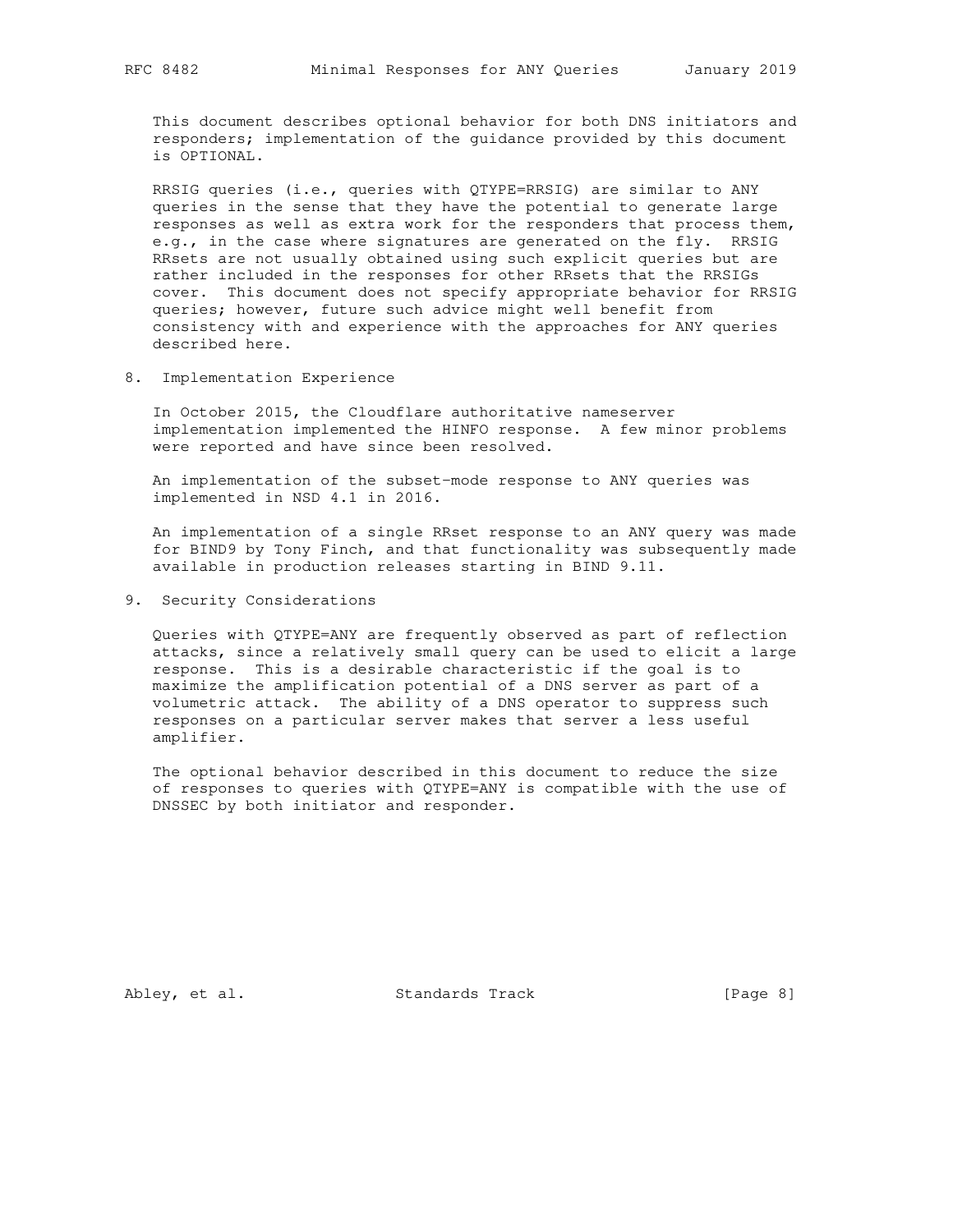## 10. IANA Considerations

 IANA has updated the following entry in the "Resource Record (RR) TYPEs" registry [RR\_TYPES]:

|         | TYPE   Value | Meaning                                                          | Reference                        |
|---------|--------------|------------------------------------------------------------------|----------------------------------|
| $\star$ | 255          | A request for some or all<br>records the server has<br>available | [RFC1035] [RFC6895]<br>[RFC8482] |

## 11. References

- 11.1. Normative References
	- [RFC1034] Mockapetris, P., "Domain names concepts and facilities", STD 13, RFC 1034, DOI 10.17487/RFC1034, November 1987, <https://www.rfc-editor.org/info/rfc1034>.
	- [RFC1035] Mockapetris, P., "Domain names implementation and specification", STD 13, RFC 1035, DOI 10.17487/RFC1035, November 1987, <https://www.rfc-editor.org/info/rfc1035>.
	- [RFC2119] Bradner, S., "Key words for use in RFCs to Indicate Requirement Levels", BCP 14, RFC 2119, DOI 10.17487/RFC2119, March 1997, <https://www.rfc-editor.org/info/rfc2119>.
	- [RFC8174] Leiba, B., "Ambiguity of Uppercase vs Lowercase in RFC 2119 Key Words", BCP 14, RFC 8174, DOI 10.17487/RFC8174, May 2017, <https://www.rfc-editor.org/info/rfc8174>.

#### 11.2. Informative References

- [RFC5358] Damas, J. and F. Neves, "Preventing Use of Recursive Nameservers in Reflector Attacks", BCP 140, RFC 5358, DOI 10.17487/RFC5358, October 2008, <https://www.rfc-editor.org/info/rfc5358>.
- [RFC6895] Eastlake 3rd, D., "Domain Name System (DNS) IANA Considerations", BCP 42, RFC 6895, DOI 10.17487/RFC6895, April 2013, <https://www.rfc-editor.org/info/rfc6895>.
- [RFC8499] Hoffman, P., Sullivan, A., and K. Fujiwara, "DNS Terminology", BCP 219, RFC 8499, DOI 10.17487/RFC8499, January 2019, <https://www.rfc-editor.org/info/rfc8499>.

|  | Abley, et al. | Standards Track | [Page 9] |
|--|---------------|-----------------|----------|
|--|---------------|-----------------|----------|